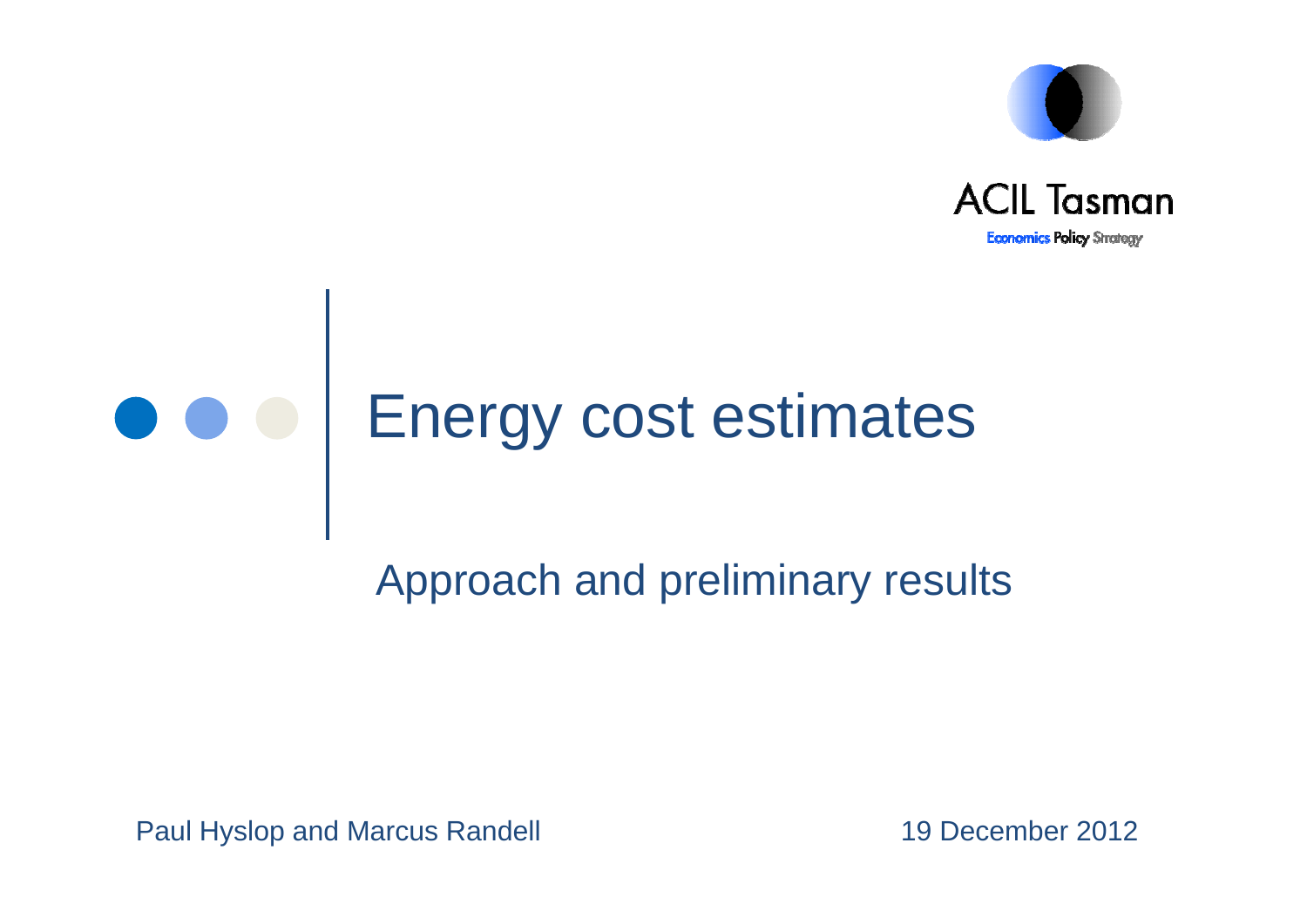

### **ACIL Tasman's Task**

#### ●ACIL Tasman:

- $\bullet$ provide expert advice on energy costs faced by retailers in 2013-14
- $\bullet$  must have regard to the actual costs of making, producing or supplying the goods or services.
- Goods and services customer retail services for non-market customers
	- $\bullet$ ... the sale of electricity to the premises
- Energy costs include:
	- $\bullet$ wholesale energy costs including effects of the carbon tax
	- $\bullet$  costs of complying with the Queensland Gas Scheme and Enhanced Renewable Energy Target
	- $\bullet$  NEM variable fees and variable ancillary services charges as they apply to market customers
	- $\bullet$  losses in transmission and distribution of electricity from the reference node to end use customers.



Slide 2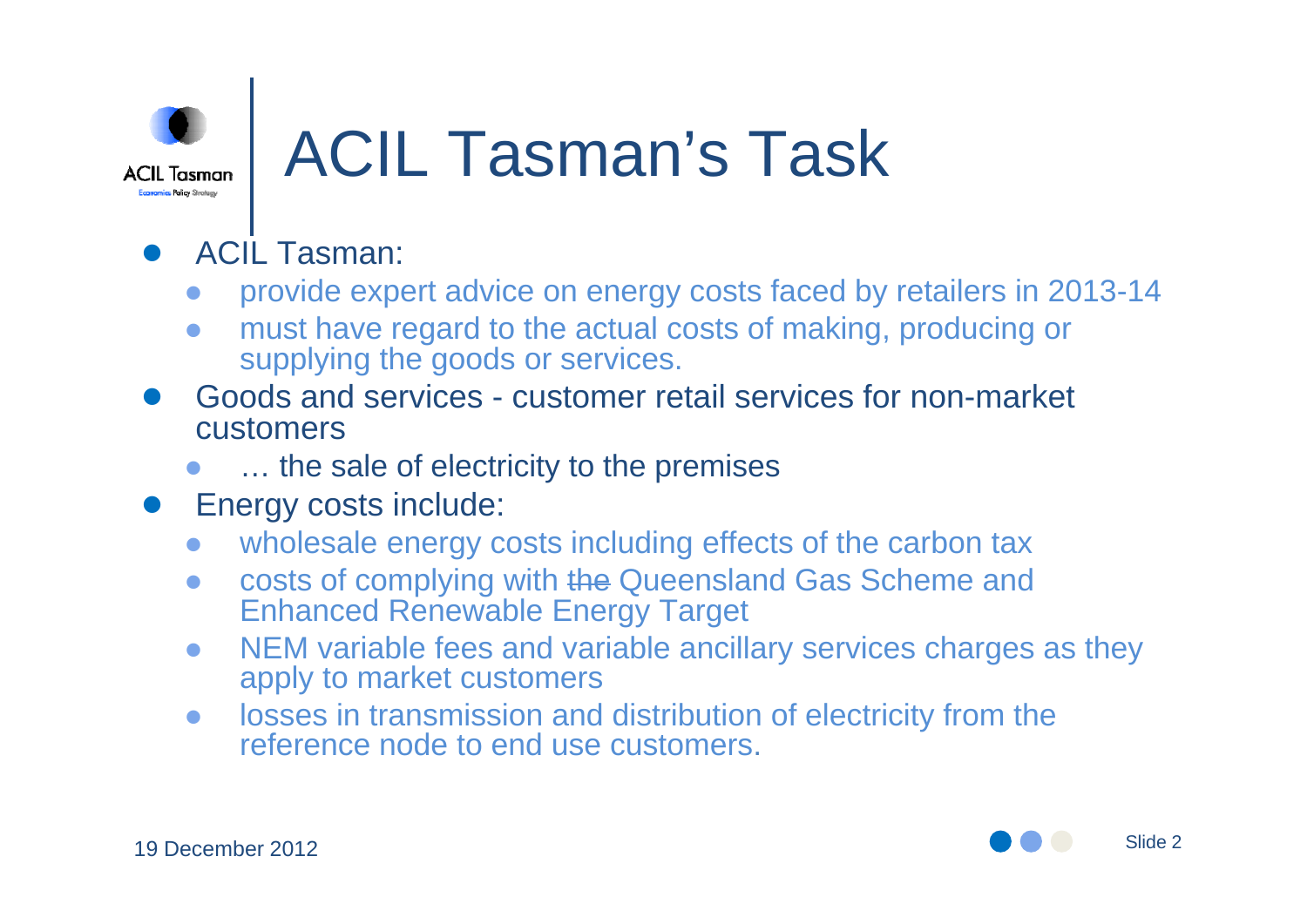

### ACIL Tasman approach

- ●• Provide our best estimate of retailer energy costs in 2013-14 using transparent and observable data where available
- Approach to estimating wholesale energy costs:
	- $\bullet$  estimating contract prices based on observable d-cypha futures prices
	- $\bullet$ applying same hedging strategy used in previous years
	- $\bullet$  modelling NEM pool market to produce 462 simulations of 2013-14 (simulations account for stochastic variation in weather effects on demand and plant availability)
	- $\bullet$  choosing the **95th percentile** of 462 simulated annual hedged prices as estimate of cost of energy – allowance for residual price and volume risk
- ● Estimate other energy cost components and losses applying same approach used in previous years

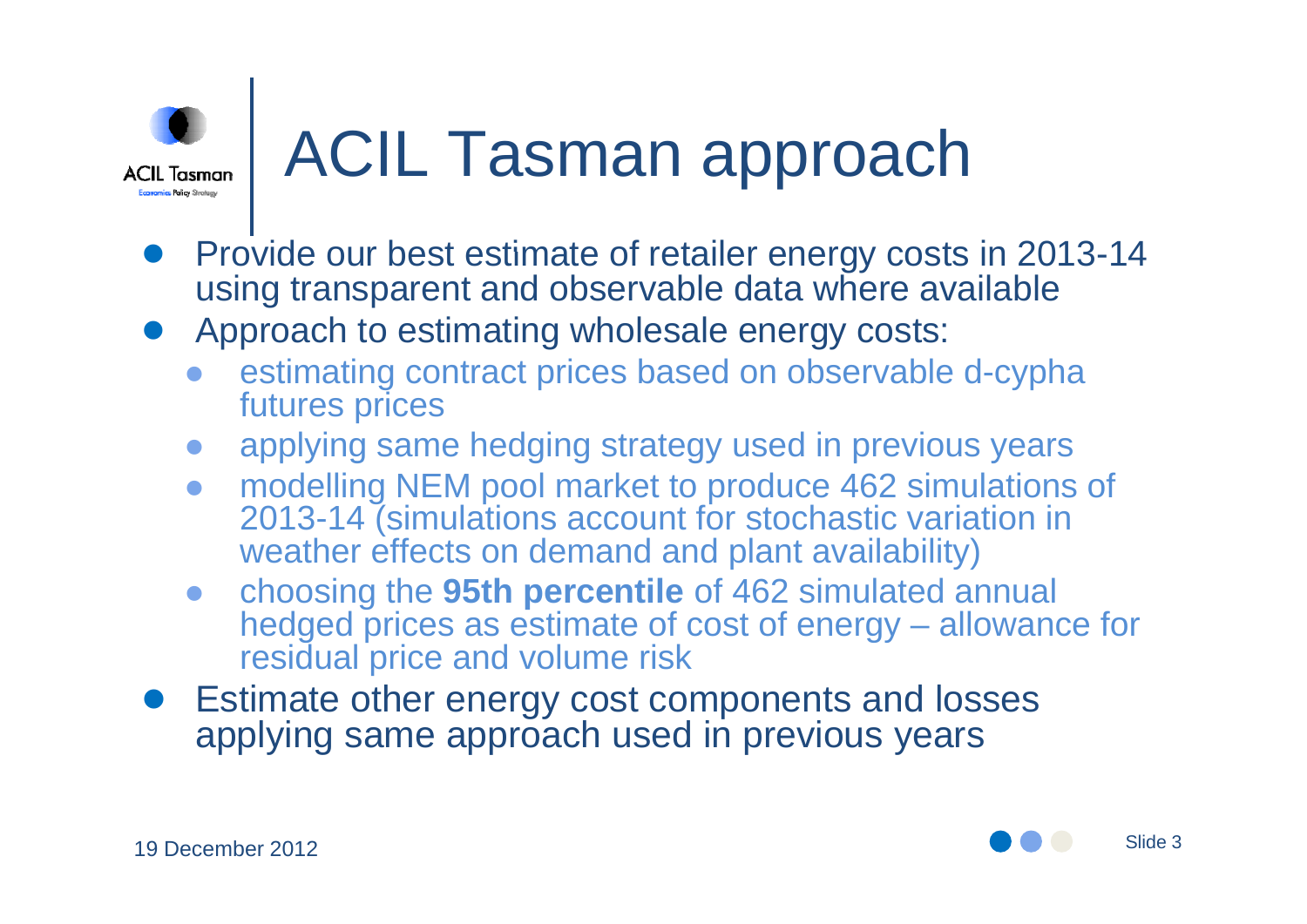

# **Preliminary<br>Contract price estimates**

| Year                | Quarter        | Average costs of d- cypha contracts in 2013-14<br>(S/MWh) |         |         |  |  |  |
|---------------------|----------------|-----------------------------------------------------------|---------|---------|--|--|--|
|                     |                | <b>Base</b>                                               | Peak    | Cap     |  |  |  |
| 2014                | Q1             | \$66.33                                                   | \$87.75 | \$14.34 |  |  |  |
| 2014                | Q <sub>2</sub> | \$53.15                                                   | \$59.75 | \$2.74  |  |  |  |
| 2013                | Q <sub>3</sub> | \$53.35                                                   | \$60.72 | \$3.49  |  |  |  |
| 2013                | Q4             | \$54.77                                                   | \$65.98 | \$7.47  |  |  |  |
| Average for 2013-14 |                | \$56.90                                                   | \$68.55 | \$7.01  |  |  |  |

Source: ACIL Tasman analysis of d-cypha contract data until 12 November 2012 2012 Source: ACIL Tasman analysis of d-cypha contract data until 12 November<br>19 December 2012

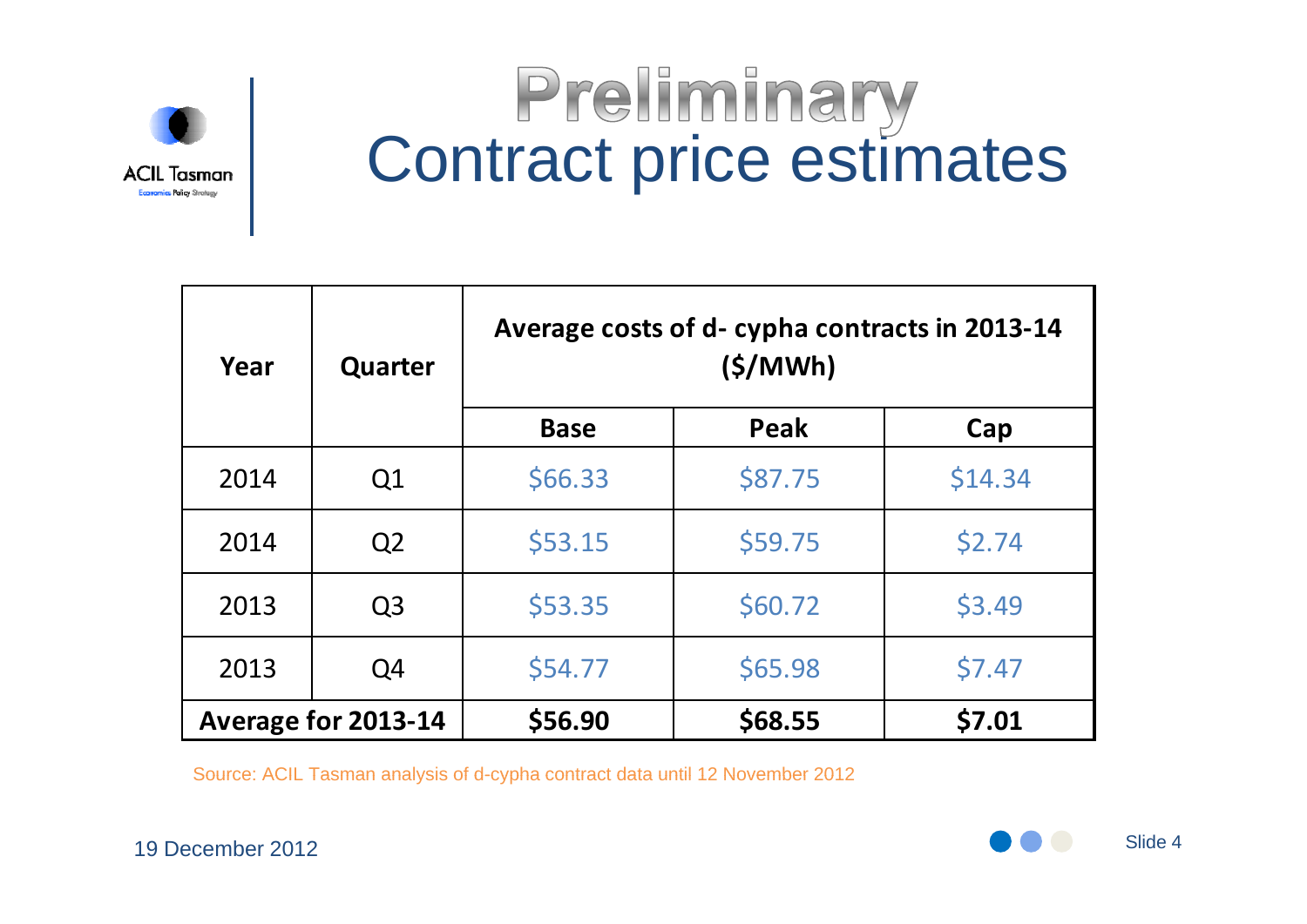

# **Preliminary<br>Market simulations**



#### Low growth (AEMO) Medium growth (AEMO)



- •Growth assumptions have material effect on simulated pool price
- •• Hedging substantially reduces simulations and growth assumptions variance
- • Lower variance for low growth versus medium growth – both hedged and unhedged

19 December 2012

Slide 5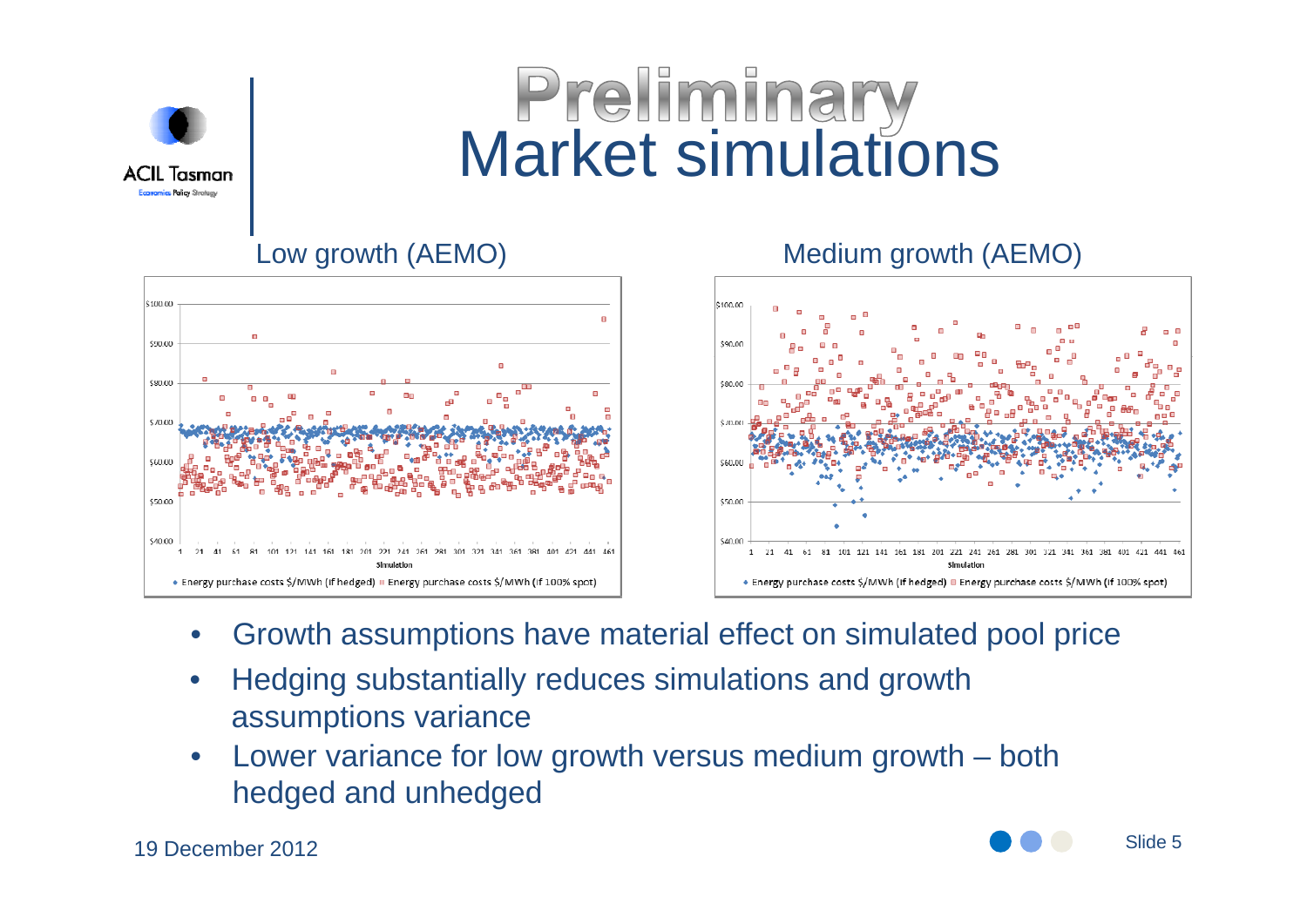

# **Preliminary<br>Energy cost estimate**

|                                                         | <b>Final Determination 2012-13</b>                        |                                     |                                                                               | <b>Preliminary 2013-14</b>                                             |                                                                         |                                                                                      |                                     |                                                                              | <b>Total Energy Purchase</b><br>cost differences                                            |                                                                                            |                                                                      |                                                                                          |
|---------------------------------------------------------|-----------------------------------------------------------|-------------------------------------|-------------------------------------------------------------------------------|------------------------------------------------------------------------|-------------------------------------------------------------------------|--------------------------------------------------------------------------------------|-------------------------------------|------------------------------------------------------------------------------|---------------------------------------------------------------------------------------------|--------------------------------------------------------------------------------------------|----------------------------------------------------------------------|------------------------------------------------------------------------------------------|
| Settlement classes                                      | Wholesale<br>energy<br>purchase<br>cost at RRN<br>(S/MWh) | Renewable<br>market fees<br>(S/MWh) | Allowance<br>for<br>energy and  transmission<br>and<br>distribution<br>losses | Total energy<br>purchase<br>costs -<br>customer<br>terminal<br>(S/MWh) | Low growth<br>Wholesale<br>energy<br>purchase<br>cost at RRN<br>(S/MWh) | <b>Medium</b><br>growth<br>Wholesale<br>energy<br>purchase<br>cost at RRN<br>(S/MWh) | Renewable<br>market fees<br>(S/MWh) | Allowance<br>for<br>energy and transmission<br>and<br>distribution<br>losses | Low growth<br><b>Total energy</b><br>purchase<br>costs -<br>customer<br>terminal<br>(S/MWh) | Medium<br>growth Total<br>energy<br>purchase<br>costs -<br>customer<br>terminal<br>(S/MWh) | 2012-13<br><b>Final less</b><br>low growth<br>Preliminary<br>2013-14 | 2012-13<br><b>Final less</b><br><b>Medium</b><br>growth<br><b>Preliminary</b><br>2013-14 |
| <b>Prices including carbon</b>                          |                                                           |                                     |                                                                               |                                                                        |                                                                         |                                                                                      |                                     |                                                                              |                                                                                             |                                                                                            |                                                                      |                                                                                          |
| Energex - NSLP - residential<br>and small business      | \$61.49                                                   | \$12.18                             | 7.2%                                                                          | \$79.41                                                                | \$68.66                                                                 | \$67.33                                                                              | \$10.81                             | 7.2%                                                                         | \$85.67                                                                                     | \$84.24                                                                                    | \$6.25                                                               | \$4.82                                                                                   |
| Energex - Control tariff 9000                           | \$41.63                                                   | \$12.18                             | 7.3%                                                                          | \$58.07                                                                | \$46.90                                                                 | \$47.47                                                                              | \$10.81                             | 7.3%                                                                         | \$62.28                                                                                     | \$62.90                                                                                    | \$4.21                                                               | \$4.82                                                                                   |
| Energex - Control tariff 9100                           | \$48.93                                                   | \$12.18                             | 7.3%                                                                          | \$65.95                                                                | \$56.67                                                                 | \$56.56                                                                              | \$10.81                             | 7.3%                                                                         | \$72.82                                                                                     | \$72.71                                                                                    | \$6.87                                                               | \$6.76                                                                                   |
| Energex - NSLP - unmetered<br>supply                    | \$61.49                                                   | \$12.18                             | 7.2%                                                                          | \$79.41                                                                | \$68.66                                                                 | \$67.33                                                                              | \$10.81                             | 7.2%                                                                         | \$85.67                                                                                     | \$84.24                                                                                    | \$6.25                                                               | \$4.82                                                                                   |
| Ergon Energy - NSLP - SAC<br>HV, CAC and ICC            | \$55.93                                                   | \$12.18                             | \$0.09                                                                        | \$74.50                                                                | \$63.33                                                                 | \$62.47                                                                              | \$10.81                             | \$0.09                                                                       | \$81.10                                                                                     | \$80.16                                                                                    | \$6.60                                                               | \$5.66                                                                                   |
| Ergon Energy - NSLP - SAC<br>demand and street lighting | \$55.93                                                   | \$12.18                             | \$0.13                                                                        | \$78.08                                                                | \$63.33                                                                 | \$62.47                                                                              | \$10.81                             | \$0.13                                                                       | \$84.99                                                                                     | \$84.01                                                                                    | \$6.92                                                               | \$5.93                                                                                   |

Note: 2013-14 values based on 95th percentile wholesale energy cost estimates; 2012-13 values based on 50th percentile